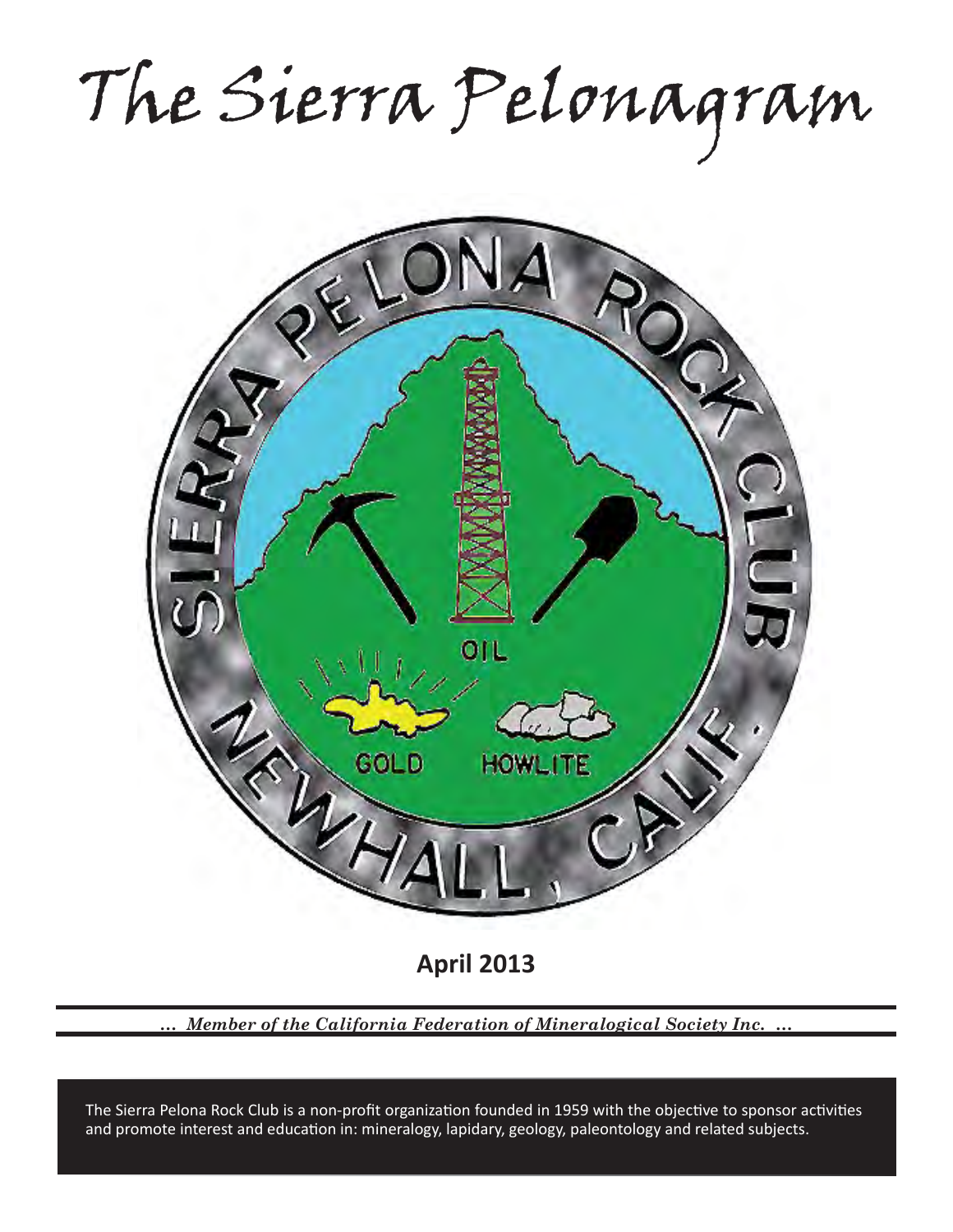# **Birthdays** Look at all the Spring Babies we have!

**April** Deb D'Agostino April 3 Norma Holt April 8 Sarita Hyde April 9 Shep Koss April 14 Greg Mazourek April 12 Ron Strathmann April 11



Copper Ore

# **Ore**

 Ores are the building blocks of most of the things that make life what we know it today. Most of the important items we enjoy or rely on are made - at least in part - by metals and other materials that were mined from the ground. And the source of those materials - copper, iron, silver, gold, silicon -is minerals.

 What is an "ore"? An ore is a naturally occurring mineral from which it is profitable to extract elements or compounds, usually metals.

 Notice that for a mineral to be an ore, it must be *profitable* to extract the metal or elements it contains. Therefore, if a mineral contains gold, but it would cost more to remove the gold than they would get when they sell the gold, it is not an ore. The funny thing with business is that a deposit of minerals might not be an ore today. But something changes, and the metal it contains becomes more valuable. Or, perhaps, a new, less expensive process for removing the mineral from the ground is invented. Then the price of the metal is *more* than the cost of removing it and the mineral now becomes an ore when it wasn't before.

*Excerpt from Diamond Dan's Mini Miner Monthly*



**May** Coleen Clough May 4 Paul Kinney May 27 Greg Langewisch May 24 Iony Panaitescu May 5 Mike Serino May 26

# **Officers:**

President – Greg Langewisch Vice-President – Bill Webber Secretary: Heidi Webber Treasurer – Greg Mazourek Federation Director (CFMS/AFMS) – Shep Koss

# **Chairpersons:**

Claim - Mike Serino Donation Rock Table - Akiko Strathmann Equipment - Bill Webber Field Trips – Open Historian -Open Hospitality – Evelyn Velie Membership – Janelle Williams On-Line Presence (FB and website) - Larry Holt Pelonagram Publisher, Editor – Heidi Webber Programs – Shep Koss Publicity –Bruce Velie Storage - Vlad Litt Sunshine - Brigitte Mazourek

The Sierra Pelona Rock Club, is a member of the California and American Federation of Mineralogical Societies, Inc. (CFMS/AFMS). The general club meetings (Open to the public) are at 7:30 PM, on the 3rd Tuesday of each month at:

# **The Clubhouse of the Greenbrier Mobile Estates EAST 21301 Soledad Canyon Rd Canyon Country, CA 91351**

Contact the Club or the Sierra Pelonagram Editor at:

**Sierra Pelona Rock Club P.O. Box 221256 Newhall, Ca. 91322** Or e-mail: hwebber@pacbell.net *Visit the SPRC website http://www.sierrapelona. com/*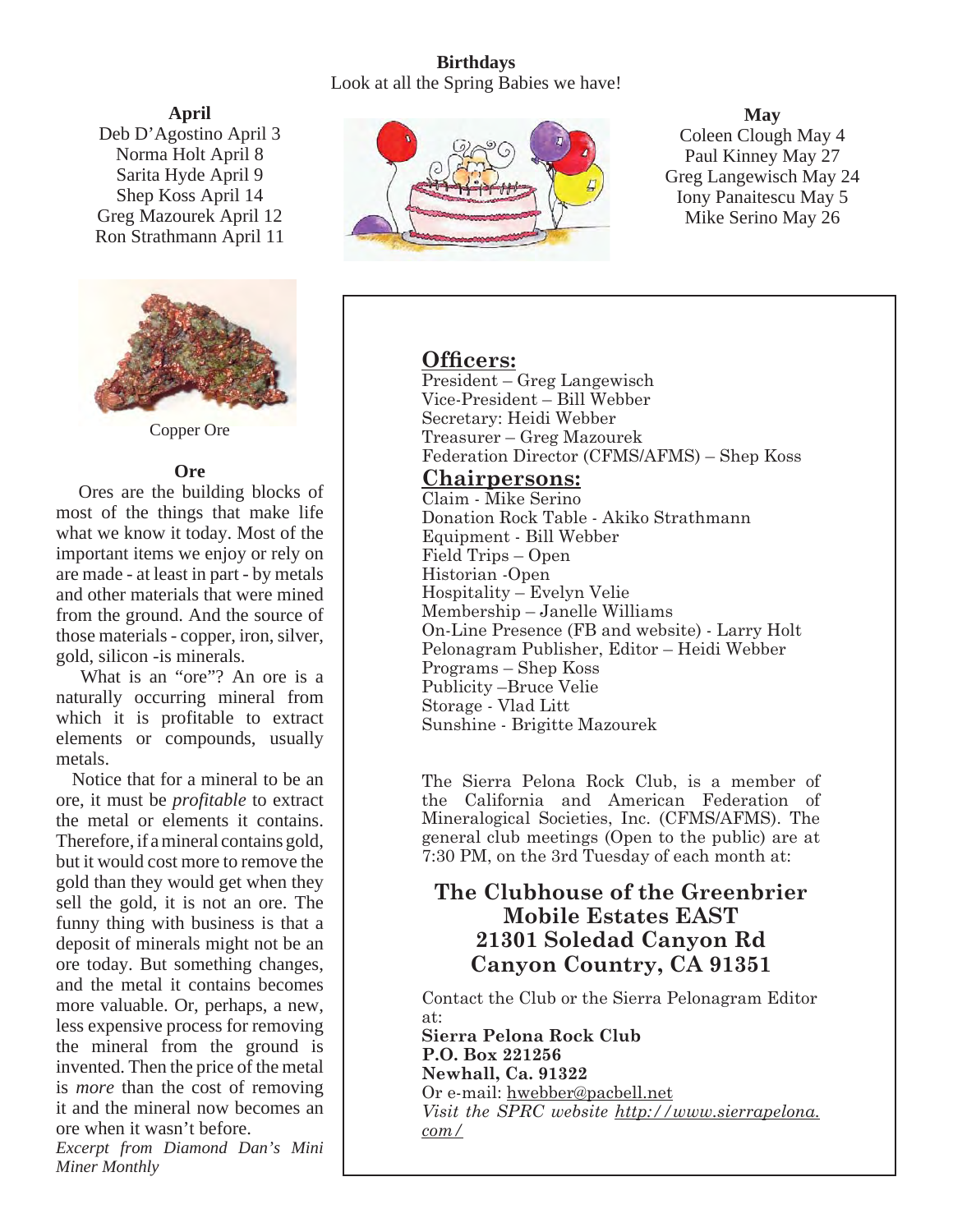

#### Hello all.

 I hope everyone had a fantastic March! We had a couple of events last month to reflect on. At the beginning of the month, there was the Stoddard Wells Tailgate, put on by the Victor Valley Gem and Mineral Club. That was a fun event with lots of vendors and tons of good rocks and things to check out. We even had some of our own members with a table setup to sell their stuff. The show had a field trip, where we went out to collect some of the marble that the location is famous for. All in all it was another great day out in the desert. Later in the month, we were fortunate to get Jason Badgley to show us around Kanan Rd. in the Santa Monica mountains where we found agate and chalcedony pieces. It was a beautiful day for a hike and we got to explore a new area. So, thanks to Jason for taking the time to show us a pretty cool spot!

 This month we'll have another field trip for the brave and adventurous among us. We'll be heading back out to the Southern Cadys to collect Strawberry Onyx. This is a

very colorful onyx that can be collected by anyone willing to take the 2 mile (approximately) hike out there to get it. I hope to see a bunch of us there!

 Besides the field trip, we will also be scheduling another club workshop over at Bill & Heidi's place. Those of us who went to the last one know what a successful event that was. So, I'm really looking forward to the next one! Also, the AV club is having their show at the end of the month. While we are not going to have a table at the show, it certainly will be worth going to the show and checking out all the good stuff! April is definitely looking like a good month for rock collecting!

See you all at the meeting!



The slightly misshapen octahedral shape of this rough diamond crystal in matrix is typical of the mineral. Its lustrous faces also indicate that this crystal is from a primary deposit.

### **April Birthstone: The Glorious Diamond**

 In mineralogy, **diamond** (from the ancient Greek αδάμας – *adámas* "unbreakable") is a metastable allotrope of carbon, where the carbon atoms are arranged in a variation of the face-centered cubic crystal structure called a diamond lattice. Diamond is less stable than graphite, but the conversion rate from diamond to graphite is negligible at ambient conditions. Diamond is renowned as a material with superlative physical qualities, most of which originate from the strong covalent bonding between its atoms. In particular, diamond has the highest hardness and thermal conductivity of any bulk material. Those properties determine the major industrial application of diamond in cutting and polishing tools and the scientific applications in diamond knives and diamond anvil cells.

Diamond has remarkable optical characteristics. Because of its extremely

rigid lattice, it can be contaminated by very few types of impurities, such as boron and nitrogen. Combined with wide transparency, this results in the clear, colorless appearance of most natural diamonds. Small amounts of defects or impurities (about one per million of lattice atoms) color diamond blue (boron), yellow (nitrogen), brown (lattice defects), green (radiation exposure), purple, pink, orange or red. Diamond also has relatively high optical dispersion (ability to disperse light of different colors), which results in its characteristic luster. Excellent optical and mechanical properties, notably unparalleled hardness and durability, make diamond the most popular gemstone.

 Most natural diamonds are formed at high temperature and pressure at depths of 140 to 190 kilometers (87 to 120 mi) in the Earth's mantle. Carbon-containing minerals provide the carbon source, and the growth occurs over periods from 1 billion to 3.3 billion years (25% to 75% of the age of the Earth). Diamonds are brought close to the Earth′s surface through deep volcanic eruptions by a magma, which cools into igneous rocks known as kimberlites and lamproites. Diamonds can also be produced synthetically in a high-pressure high-temperature process which approximately simulates the conditions in the Earth mantle. An alternative, and completely different growth technique is chemical vapor deposition (CVD). Several non-diamond materials, which include cubic zirconia and silicon carbide and are often called diamond simulants, resemble diamond in appearance and many properties. Special gemological techniques have been developed to distinguish natural and synthetic diamonds and diamond simulants.

*Reference: Wikipedia*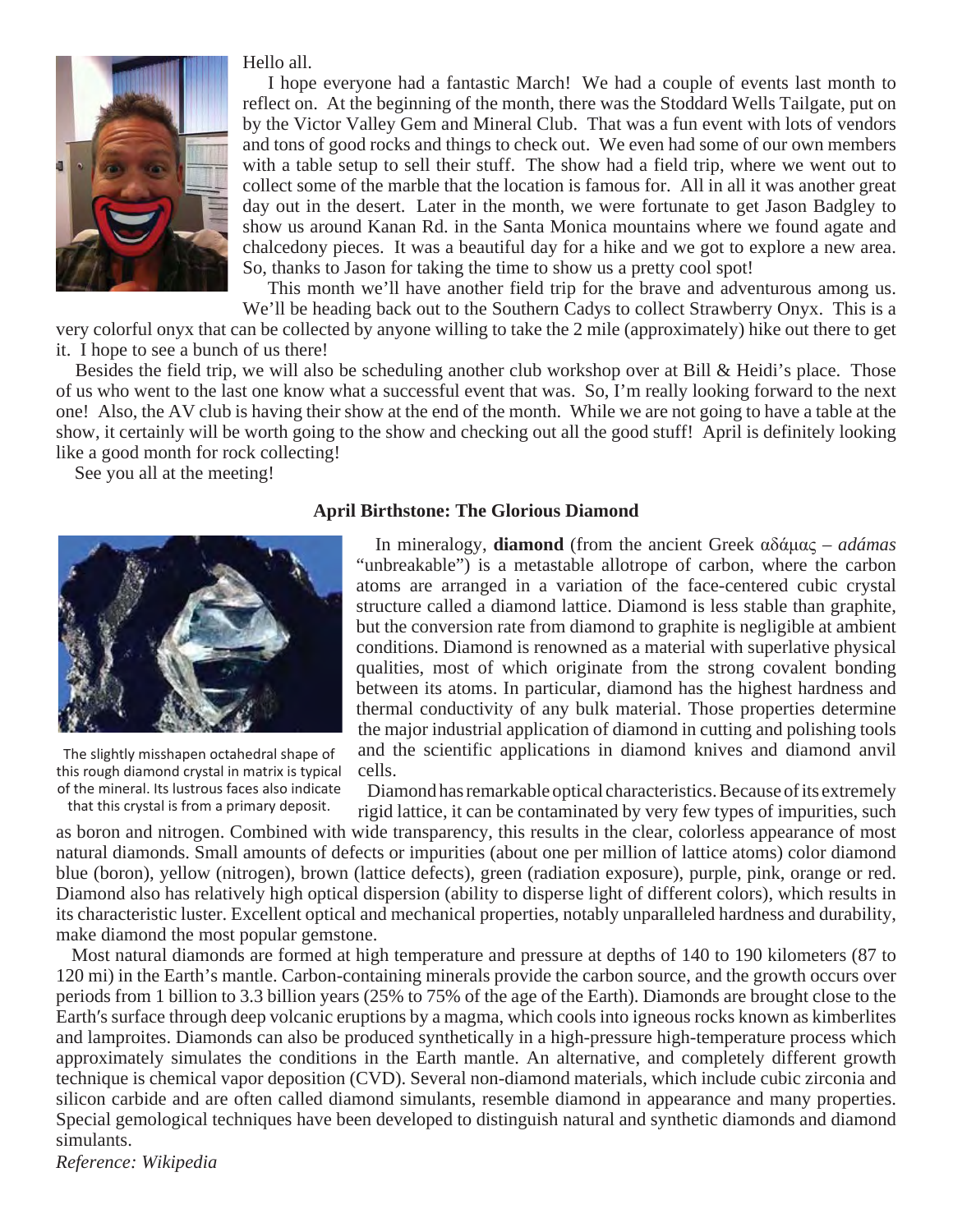### **Sierra Pelona Rock Club** Business Meeting Greenbriar Estates Clubhouse April 2, 2013

 The meeting was called to order at 7:10pm. In attendance were Greg Langewisch, Evelyn and Bruce Velie, Bill and Heidi Webber and Greg Mazourek. A quorum was met and the meeting commenced.

 Shep was unable to come, but said the program for April will be Bakersfield Fossils and that he would be bringing samples and the stories that came with them. Anyone else who has samples of fossils from various trips to Bakersfield, feel free to bring them.

 After some discussion, it was decided that we would skip the Antelope Valley Gem and Mineral Show this year. It was felt that for our club, the Placerita Open House and Lombardi Ranch venues were a better fit for the demographic present. We also find that we have better membership participation when we are doing these sorts of things closer to the Santa Clarita Valley. Greg L made the motion to forego the AV show, Heidi seconded and the motion passed.

 This month's field trip will be for Strawberry Onyx near Ludlow at the South Cady's. There is a moderate to strenuous hike of about 2 miles. This is in Wilderness area so no wheeled vehicles are allowed, even wagons to pull by hand. It is strongly suggested that participants bring a backpack, water and snacks. There is a couplemile road in that requires high-clearance or 4WD vehicles to get to the trail head. Arrangements can be made for carpooling to that point. More information will be forthcoming from Greg L.

 Greg M brought up the fact that we do need to tweak the bylaws a bit more, and that we want to do it as painlessly for the membership as possible. Greg L moved that we present to the membership that we move by-law changes voting to the Business Meeting since it is an open meeting and anyone who is interested can vote simply by attending the meeting. Heidi seconded and the motion passed.

The meeting adjourned at 8:20pm.

Respectfully Submitted

Heidi S Webber Secretary, SPRC

Spring it fore and the spring it fore and the space

**Sierra Pelona Rock Club** General Meeting Greenbriar Estates Clubhouse March 19, 2013

 The program for the evening was presented first tonight. It was on collecting in the Santa Monica Mountains by Jason Badgley.

 Greg Langewisch was ill, so Vice-President Bill Webber presided. After the Pledge of Allegiance, Olivia Miseroy was introduced as our newest member and given her packet. Membership chair Janelle announced that 28 members and 2 guests were in attendance.

 The next workshop will be held at Bill and Heidi Webber's home on SUNDAY, April 28 from 10 until 4 or so.

 Bill reminded everyone that we need help for the Antelope Valley Gem and Mineral Show and to let us know what times they would be available.

 Vlad Litt made a request that we email an inventory list to members so they know what equipment is available. (This was done right after the meeting)

The meeting adjourned at 8:30pm

Respectfully Submitted

Heidi S Webber Secretary, SPRC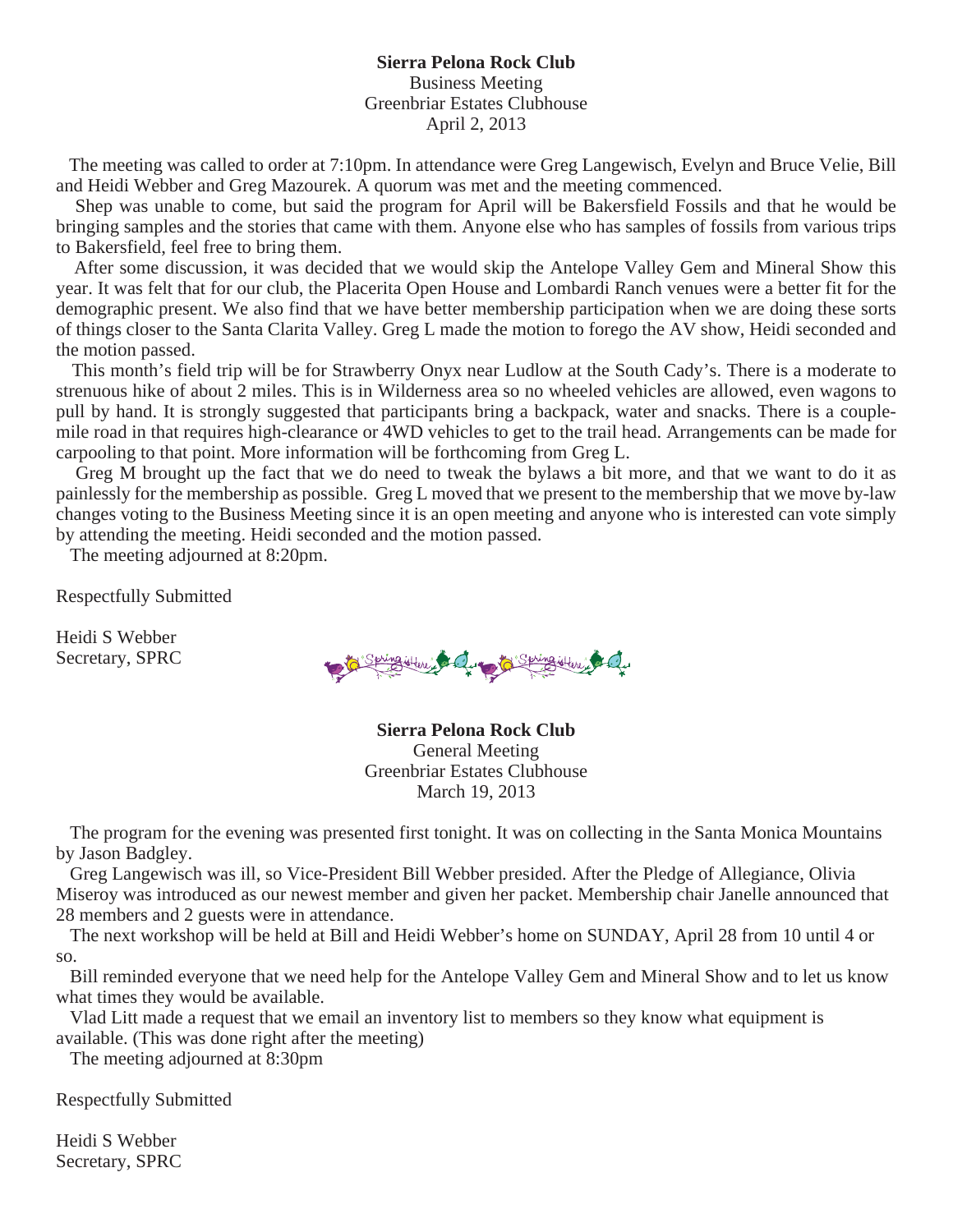#### **Strawberry Onyx**

 *The field trip for April will not be for everyone, but will be a great trip for those who can make it. We will be going to collect Strawberry Onyx in the Bristol Mountains near Ludlow. Following is a blog and photos by DzrtGrls about their trip to collect the onyx. It looks like it will be a wonderful trip. Remember, this is a designated Wilderness Area and requires a 2-mile hike to the collecting spot. Bring plenty of water, snacks/lunch/ and a backpack big enough to carry your treasures out.*

 Vivid swirls and bands of reddish-pink characterize the strawberry onyx from the old Ribbon Rock mine. This material has often been referred to as the best onyx to come from the Mojave Desert. We'd known about this

mine for some time. However, its relative isolation caused us to pass it by in favor of easier trips. Finally, curiosity got the better of us. After two weeks of incessant rain we were ready for anything! Our guide was Mitchell's *Gem Trails of Southern California.* We left Interstate 40 at Ludlow and traveled the power line road east for about 15 miles. The road is difficult, but nothing that



the average four wheel drive can't handle. We probably experienced worse conditions due to the erosion from the rains, but that will certainly be repaired in short order. As we turned off the power line road and onto the old road leading to the mine area we were struck by the solitude. The pink of the Kelso Dunes

Kelso Dunes and Providence Mountains in the distance

and the lofty Providence Mountains can be seen in the distance. We saw no cars or people until later the next day as we approached Kelbaker Road on our way back to the highway. Well, you're asking, was the trip worth it? Read on!

 The two mile hike through the wilderness area went quickly. The desert was green due to all the rain, and colorful rock formations abounded. As we approached the site we spotted the cabin! It's made of old railroad ties and at one time was covered with tar paper, chicken wire, and cement. Most of that is peeling off now. There's a little wood burning stove inside. The shaded porch made a great spot for our base as we hiked into the surrounding hills to see what was there. There was no one area where the onyx was mined. It came



from all over the hills, mainly to the east of the cabin. If you prowl around you can find huge boulders of it, find ledges of it, or look through the smaller rocks remaining around the quarry areas. The onyx is indeed beautiful! However, there is even more. If you follow a dim road further south from the cabin you will come to an area that has colorful jasper and agate. Some of the material here was very nice and was quite plentiful. Much of the jasper is tan with quartz stringers, but a reddish variety can also be found.



There are even pieces with the two colors mixed together. Time was our biggest enemy. By the time we had driven to the wilderness boundary and then hiked in, we only had about four or five hours to explore. We barely scratched the surface, but were very impressed. There is plenty of quality material, and the location is incredibly

scenic. We'll probably have to go back! We had a hard time deciding what to take with us. In the end we took lots of photographs and just brought a few pieces of onyx back to polish.



 For the hike back to the car, we passed up the road and instead explored a scenic wash which took us in the right direction. As the shadows lengthened and the bats flitted about, we set up camp just outside the wilderness boundary and spent a lovely night around the campfire while the full moon lit up the desert. *Excerpted from DzrtGrls.com Photos from DzrtGrls.com*



Looking down on the cabin and the pink hill behind it.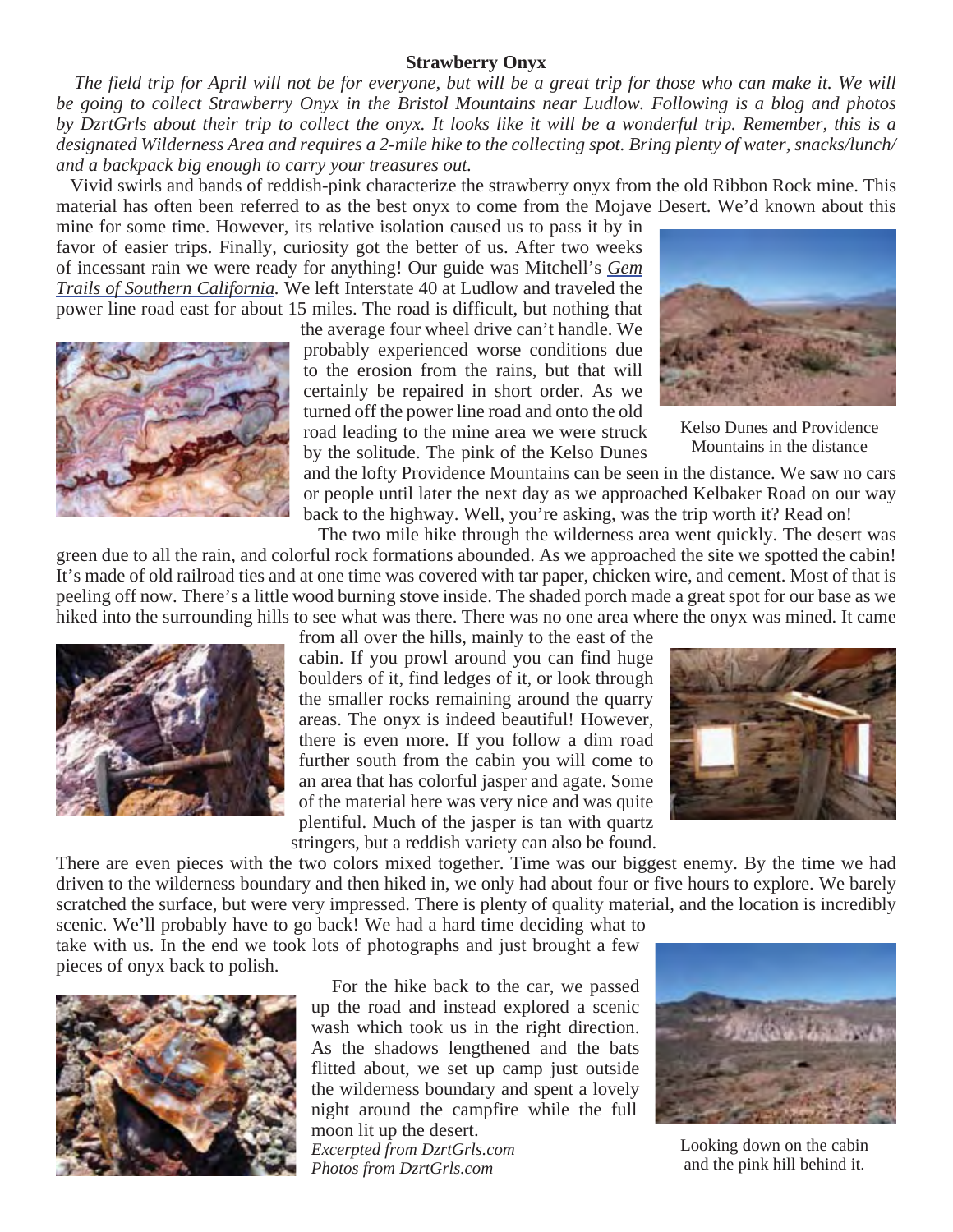

#### **Pietersite**

 **Pietersite** was discovered by Sid Pieters in 1962 while he was prospecting some farmland in Namibia, Africa. After his discovery, he registered the find in the mineral records of Britain. His discovery was published in 1964, and the material was named pietersite. Currently there are only two known sources of pietersite: African and Chinese. Pietersite is considered a type of tiger's eye, having the same properties as tiger's eye but with different patterns due to its brecciated formation.

 The fibrous structure in pietersite has been folded, stressed, even fractured and/or broken apart via the Earth's geologic processes. The fibrous materials have then been reformed and naturally re-cemented together by quartz. Stones and crystals that go through this process are referred to as brecciated, creating a finished product with multiple colors, hues and superb chatoyancy. While pietersite has the lovely chatoyancy of tiger eye, it is not found in continuously structured bands. Rather it can form in swirls, swathes and fibrous (sometimes linear) segments. Thus the structure of



the fibrous streaks in pietersite may appear rather chaotic, and can flow or exist in many directions side-by-side like bold paint strokes.

 African pietersite is the most sought after pietersite due to its wide range of colors. Colors include various blues, golds and reds that may appear together or alone. Blue is the rarest color, followed by red. The blues range from a baby blue to dark midnight hue. Golds can be light to very deep and rich, sometimes having a reddish hue. All fibrous color variations will have a superb and striking chatoyancy, the bright and subtly changing shimmer of color that moves along the surface of a gemstone as it is viewed from varying angles.

 Chinese pietersite is said to have been discovered in 1993, but did not come to market until 1997. Chinese pietersite exhibits slightly different variations in color and patterns from the pietersite found in Africa. Its colors are primarily golden and bronze, but can also be found in blue shades.